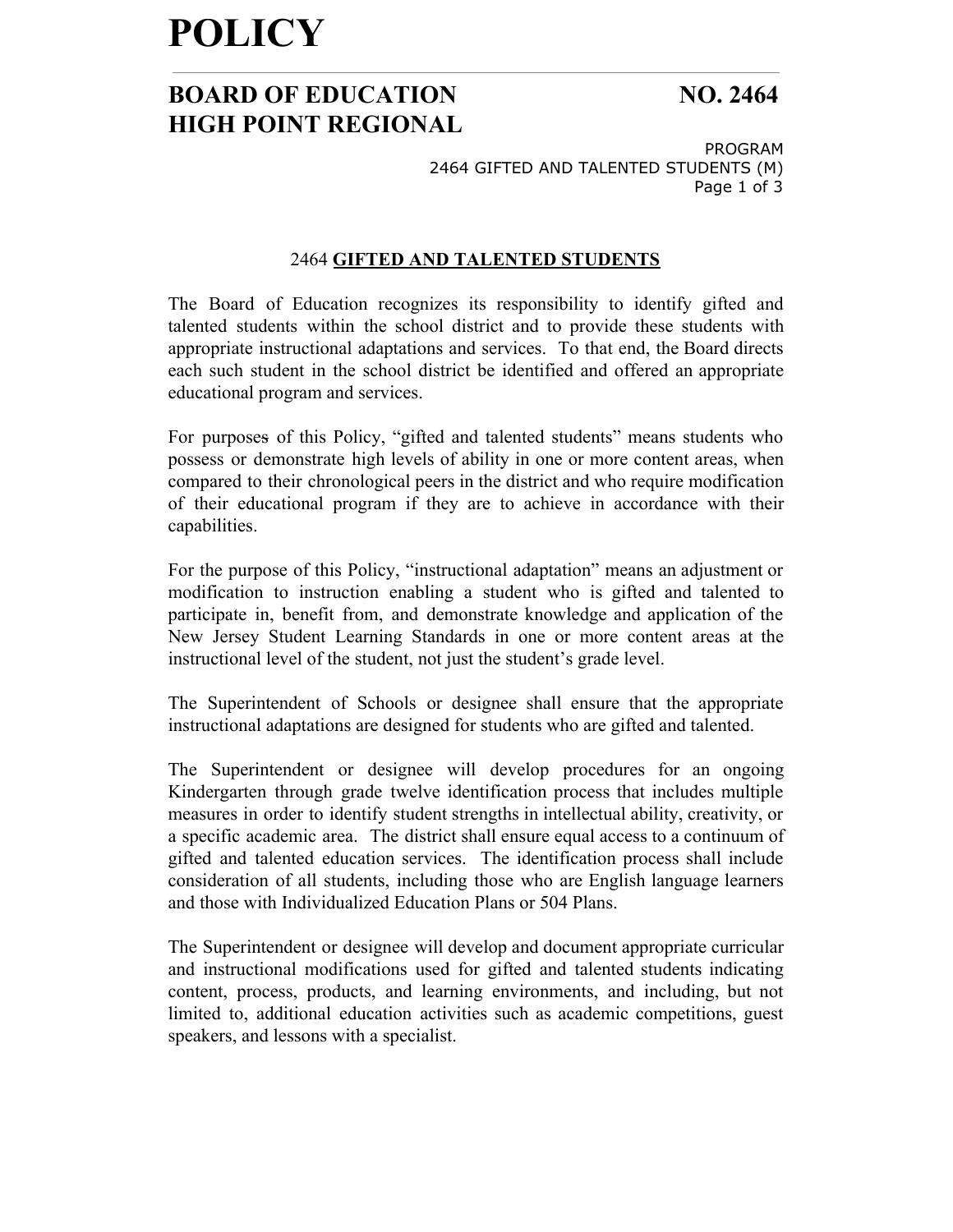# **POLICY**

### **BOARD OF EDUCATION NO. 2464 HIGH POINT REGIONAL**

PROGRAM 2464 GIFTED AND TALENTED STUDENTS (M) Page 2 of 3

The Superintendent or designee will take into consideration the Gifted Programming Standards, Position Statements, and White Papers of the National Association for Gifted Children in identifying and serving gifted and talented students

The district will provide the time and resources to develop, review, and enhance instructional tools with modifications for helping gifted and talented students acquire and demonstrate mastery of the required knowledge and skills specified by the standards at the instructional level of the student.

The district will actively assist and support professional development for teachers, educational services staff, and school leaders in the area of gifts and talented instruction.

The distinct shall file with the New Jersey Department of Education Coordinator for Gifted and Talented Services a report by October 1, 2020 and thereafter on a schedule that coincides with the school district's New Jersey Quality Single Accountability Continuum (QSAC) review pursuant to N.J.S.A 18A:7A-11. the report shall include, but not be limited to, the gifted and talented continuum of services, policies, and procedures implemented in the school district; the total number of students receiving gifted and talented services in each grade level Kindergarten through grade twelve disaggregated by race, gender, special education designation, and English language learner designation; the professional development opportunities provided for teachers, educational services staff, and school leaders about gifted and talented students, their needs, and educational development; and the number of staff employed by the school district whose job responsibilities include identification of and providing services to gifted and talented students. Programs for the gifted and talented students should be periodically evaluated for their continuing efficacy and adjusted accordingly.

The parent of any student identified as gifted or talented shall be offered the opportunity for their child to participate in any program designed to address the student's particular needs.

An individual who believes the district has not complied with the provisions of N.J.S.A. 18A:35-34 et seq. may file a complaint with the Board of Education.